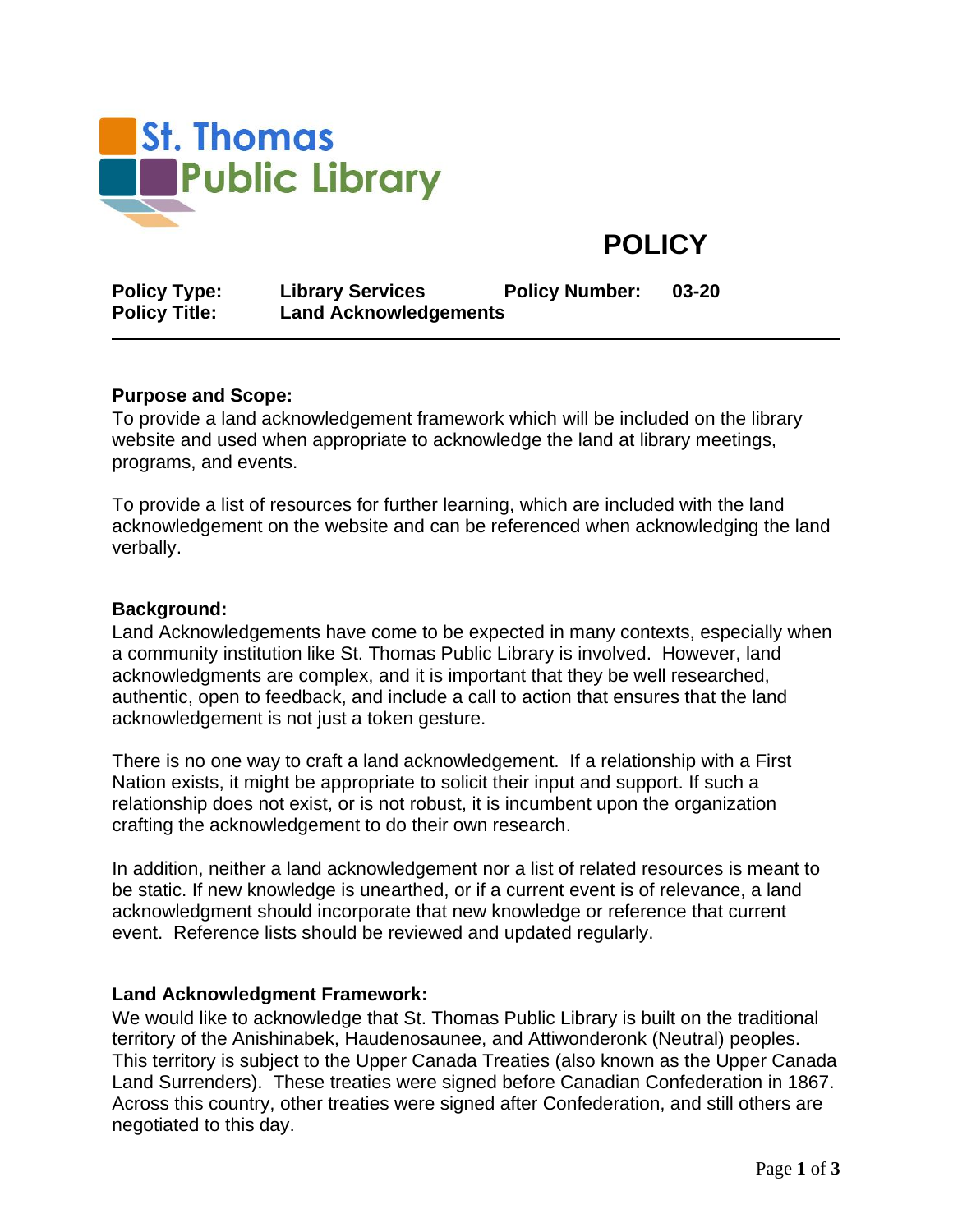We would also like to acknowledge our present-day neighbours, the Chippewas of the Thames First Nation, the Oneida Nation of the Thames, and the Munsee Delaware Nation. All three communities have histories which extend far beyond their settling in Southwestern Ontario. For more information about the treaties to which our neighbours are signatories, as well as the histories and cultures of all three of our neighbour nations, please consult their websites and Facebook pages.

This acknowledgment is only a starting point. As settlers and/or new Canadians, and as public library workers, we have a responsibility to gather and to share reliable sources of information about the land on which we work today and to make meaningful connections with our First Nations neighbours. We commit to learning more through our own research and are open to hearing from any community members and neighbours (Indigenous and non-Indigenous) who would like to deepen our understanding of this land and its history as well as share their visions for its future.

Thank you.

# **Resources**

## **Whose land are we on?**

Native Land:<https://native-land.ca/> Whose Land:<https://www.whose.land/en/> Anishinabek Nation:<https://www.anishinabek.ca/> Attiwonderonk (Neutral): [https://en.wikipedia.org/wiki/Neutral\\_Nation](https://en.wikipedia.org/wiki/Neutral_Nation) Haudenosaunee Confederacy: [https://www.haudenosauneeconfederacy.com/who-we](https://www.haudenosauneeconfederacy.com/who-we-are/)[are/](https://www.haudenosauneeconfederacy.com/who-we-are/) First Nation Communities in Ontario: <http://communities.knet.ca/>

## **What treaties are in place here?**

Treaties in Ontario:<https://www.ontario.ca/page/treaties> (includes interactive map) Upper Canada Land Surrenders: <https://www.thecanadianencyclopedia.ca/en/article/upper-canada-land-surrenders> <https://www.first-nations.info/upper-canada-land-surrenders-1763-1923.html>

# **What do these treaties mean?**

Treaties with Indigenous Peoples in Canada: <https://www.thecanadianencyclopedia.ca/en/article/aboriginal-treaties> Treaties in Ontario: <https://www.ontario.ca/page/treaties> https://www.cbc.ca/news/indigenous/treaties-recognition-week-ontario-1.5351817

## **Who are our neighbours?**

Chippewas of the Thames First Nation: <https://www.cottfn.com/> <https://www.facebook.com/OfficialCottfn> Munsee-Delaware Nation: